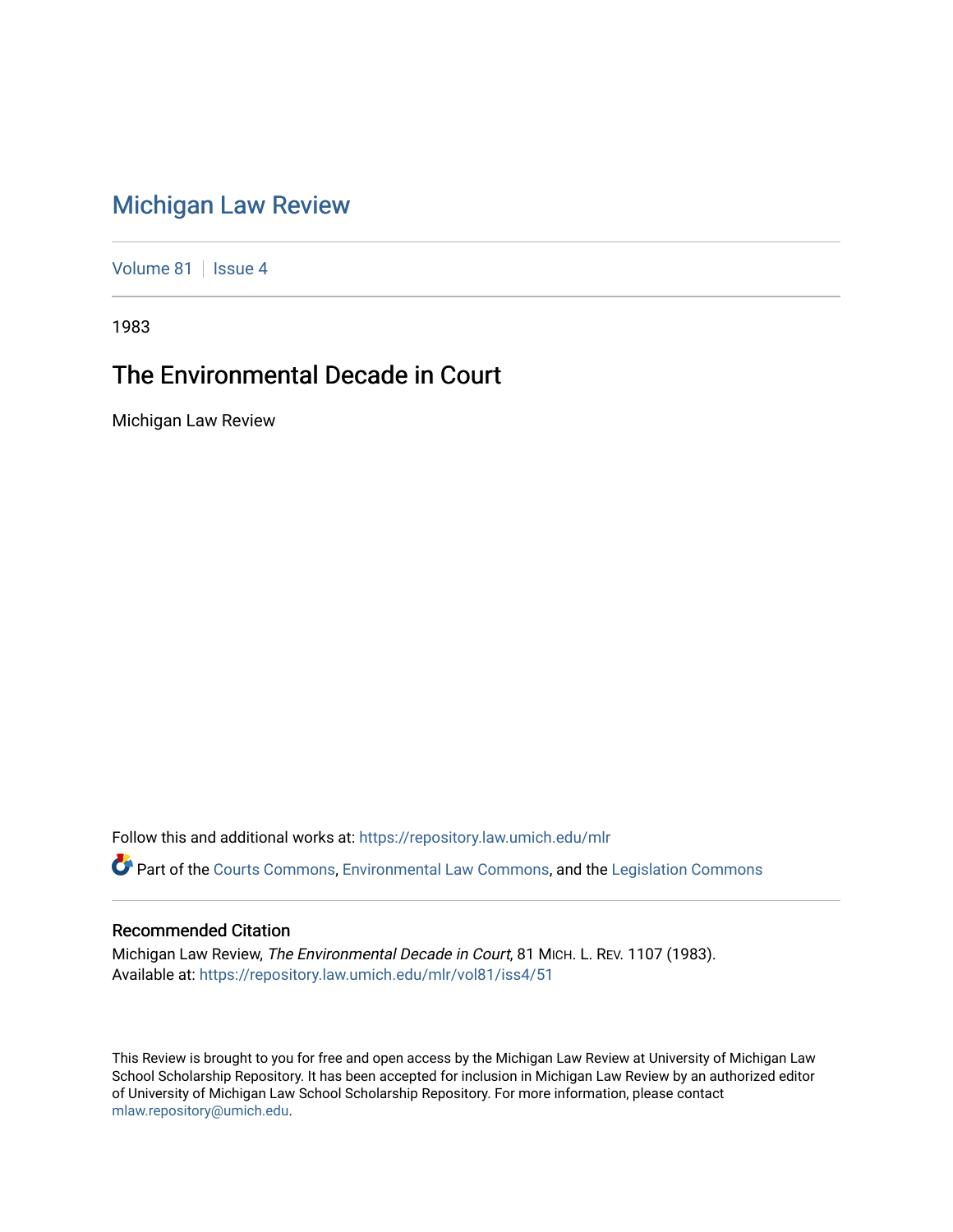THE ENVIRONMENTAL DECADE IN COURT. By *Lettie Mcspadden Wenner.* Bloomington: Indiana University Press. 1982. Pp. xii, 256. \$22.50.

The adoption, in 1970, of the National Environmental Policy Act (NEPA),<sup>1</sup> ushered in a new generation of important environmental legislation.<sup>2</sup> This legislation became the subject of intense litigation throughout the 1970's, giving rise to a new body of federal law.<sup>3</sup> In her book *The Environmental Decade in Court, Lettie Wenner examines the patterns of envi*ronmental policy that emerged from the federal courts in the 1970's (p. 3). Instead of highlighting "earthshaking decisions" or those producing "gems of legal reasoning," Wenner seeks to "describe and analyze the mundane, day-to-day workings of the federal courts" in environmental law. With this description and analysis, Wenner attempts to explain and illuminate the factors that have influenced the federal courts' decisions on the environment (p. 4).<sup>4</sup>

Toward this ambitious goal, Wenner examined 1900 cases decided during the 1970's by the federal district and circuit courts and by the Supreme Court. These cases comprise virtually all of the reported environmental cases in the federal judicial system (pp. 28, 193 n.12). In 1697 of these 1900 cases, Wenner assigned a number between one and five as a measure of the court's degree of support for the environmental interest, with a score of one representing a complete loss for the environment and a score of five representing a complete victory.

Having reduced each case to a number, Wenner categorized<sup>5</sup> the cases according to the type of environmental issue involved (pp. 95-96)<sup>6</sup> and according to certain characteristics extrinsic to the cases themselves. These extrinsic characteristics include the litigants involved (pp. 55-56, 62-63),<sup>7</sup> which litigant initiated the case (pp. 56-58), and the region of the country in

2. *See, e.g.,* Federal Water Pollution Control Act Amendments of 1972, Pub. L. No. 92- 500, 86 Stat. 816 (codified as amended at 33 U.S.C. §§ 1251-1376 (1976)); Clean Air Amendments of 1970, Pub. L. No. 91-604, 84 Stat. 1676 (codified as amended at 42 U.S.C. §§ 7401- 7642 (Supp. IV 1980)).

3. *See generally* W. RODGERS, HANDBOOK ON ENVIRONMENTAL LAW (1977).

4. An objective environmental interest is one in which the ecological balance is at issue. Wenner contrasts this norm to the several cases in which environmental laws have been involved in attempts to maintain economic balances, such as where the relocation of a military base is challenged. Pp. 193-94 & n.12.

5. Since the categories are not mutually exclusive, any given case may appear in several categories.

6. The three categories of environmental cases are (1) state law, wildlife, and public trust cases; (2) cases involving conflicts over air and water pollution control laws, and (3) disputes over major federal public works, usually involving the National Environmental Policy Act. Pp. 95-96.

7. Wenner categorized the litigants as environmentalists, industry, or the government. Wenner further differentiated the litigants according to whether they had previously been involved in environmental litigation. Pp. 55-56, 62-63.

<sup>1.</sup> National Environmental Policy Act of 1969, Pub. L. No. 91-190, 83 Stat. 852 (codified as amended at 42 U.S.C. §§ 4321-4370 (1976 & Supp. IV 1980)).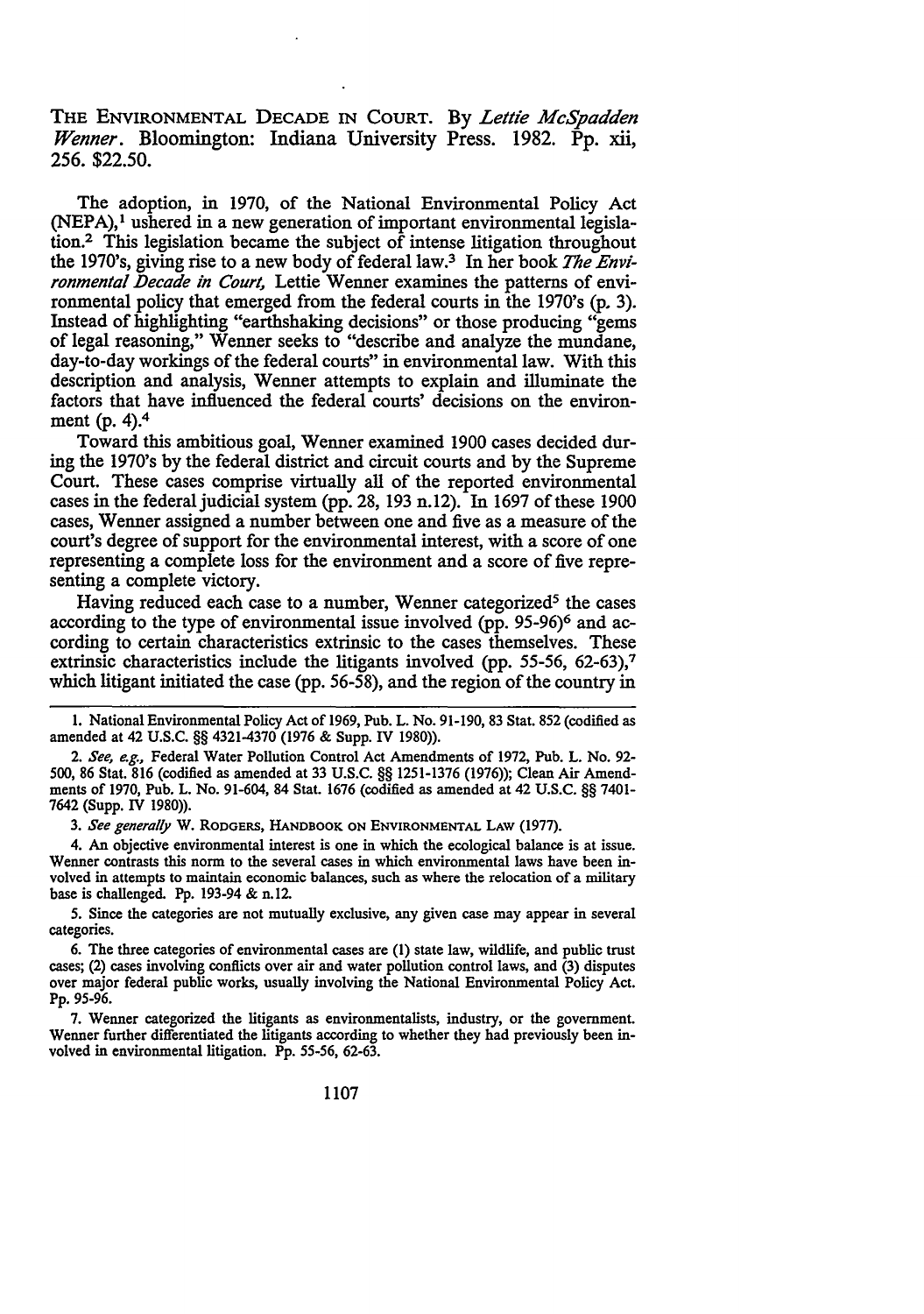which the litigation took place (p. 119). For each of these categories, Wenner calculated a mean environmental score8 indicating the extent to which the courts supported the identified environmental interest. A mean score in excess of three constitutes, on balance, judicial support for the environmental interests (p. 28).

For example, Wenner calculates that in water pollution cases generally, the environment obtained a mean score of 3.34 from the courts (slightly favorable). However, when environmentalists initiated claims for cleaner water, they obtained a mean score of 2.39. Industry, presumably arguing for less strict water pollution standards, obtained a mean score of 2.44. The government, under attack from both the environmentalists and the industrialists, obtained a mean score in water pollution cases of  $3.71$  (p. 94).<sup>9</sup> The book for the most part consists of a parade of similar compilations. <sup>10</sup>

Although Wenner's method of categorizing cases and quantifying their results makes such compilations possible, reducing each case to a number also prevents Wenner from examining certain other impacts the federal judiciary has had on environmental policy in the 1970s. The extent to which a court vindicates or repudiates an objective environmental interest does not fully assess the judiciary's impact on environmental policy. First, the mean score for the cases in categories defined by a characteristic not intrinsic to the case itself<sup>11</sup> is misleading because the mean is not related to any single environmental interest or policy. The mean is derived from cases involving different environmental issues; it is not a benchmark for a specified environmental policy. Although the number assigned to a particular case may measure the extent to which the court vindicated the environmental claims made in that case, the number cannot precisely measure the comparative environmental impact of a group of cases. The demands of the litigants vary significantly from case to case.<sup>12</sup> Because of this variance,

10. A few other conclusions are as follows:

(I) Support for the environment varied from circuit to circuit, with the circuits in the northcentral and northeastern regions of the country demonstrating the greatest support for the environment, and the circuits in the West and South demonstrating the least. This same pattern of regional division on environmental issues emerged in the roll call votes in Congress in the 1970s. P. 119.

(2) Regional disparities in support for environmental interests were less pronounced among the appellate courts than among the trial courts. P. 144.

(3) The Supreme Court compiled, on balance, an antienvironmental record in the 1970s. P. 151.

I 1. *See* notes 8-10 *supra* and accompanying text.

12. Wenner herself recognizes this problem of measurement:

P. 32.

<sup>8.</sup> The mean score is obtained by dividing the sum of the scores of the cases in a given category by the number of cases in that category. P. 28.

<sup>9.</sup> For each case in which it was involved, the litigant received a score on a scale from one to five, equalling either the score for the environment on the case (for pro-environment litigants) or the difference between five and the score for the environment (for anti-environment litigants). Pp. 55-56.

If, however, it could be shown that the quality of the demands made by industry and environmentalists shifted over time — the former, making more radical demands as the political climate about the environment changed, and the latter, moderating their demands - the same level of judicial support for the environment could be interpreted as a net loss for the environmental movement.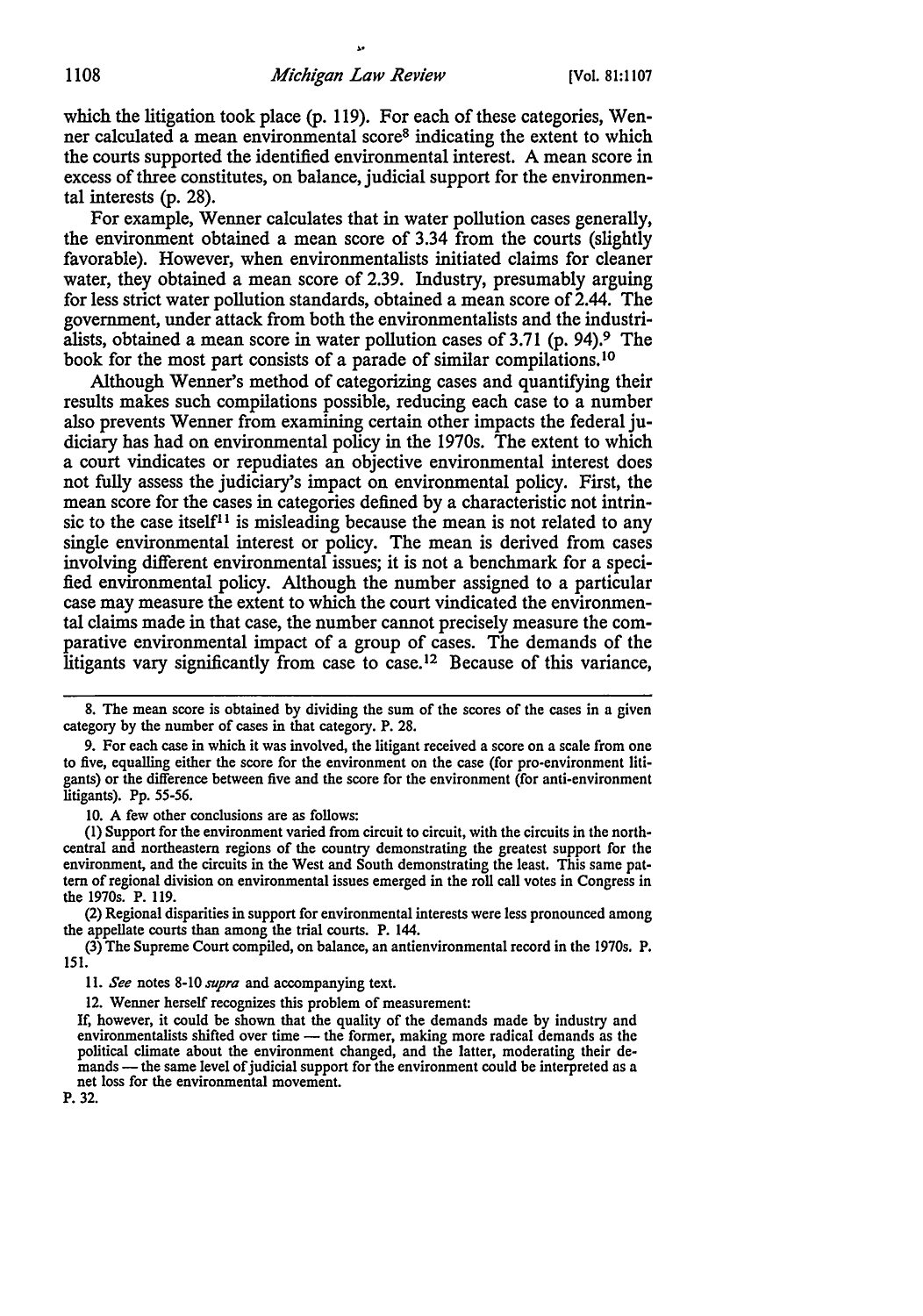Wenner's method cannot offer complete information on judicial influence over environmental policy.

Another flaw with Wenner's method is its failure to weigh the significance of particular decisions. This failure masks the differing consequences of individual decisions. For example, a landmark decision holding that the Clean Air Act not only required cleanup in regions in which the levels of pollutants exceeded the standards of the EPA, but also imposed requirements to prevent the degradation of clean  $\arctan^{13}$  is arithmetically offset in Wenner's system by the Ninth Circuit's holding that the Secretary of the Interior was not required to write an environmental impact statement for his refusal to prohibit the State of Alaska from hunting wolves on federal lands.<sup>14</sup> Consequently, Wenner's conclusion that "[j]udicial support for environmental values remained constant through the decade of the 1970s approximately fifty percent" (p. 34), although true in terms of Wenner's method, may not fully capture the judiciary's impact on environmental policy. Is Wenner herself recognizes the limited value of such a claim: "Whether a 50 percent victory level represented an outcome favorable or unfavorable to the environment remains a matter of judgment."<sup>16</sup> Thus, although Wenner explores the role of the federal judiciary in shaping environmental policy, her book leaves unanswered important questions relating to the issue.

The inherent incapability of Wenner's method to evaluate completely the federal judiciary's impact on environmental policy becomes clear in the final chapter, entitled "Do Courts Make a Difference?" In this chapter, Wenner tepidly concludes that the courts have played an important role "in helping to formulate, modify, and clarify environmental policy" (p. 169). Just what those formulations, modifications, and clarifications have been and what their effect has been remain unclear.<sup>17</sup> Wenner answers affirmatively the question whether courts make a difference by concluding only that the courts have been and will continue to be involved in making environmental policy (p. 177). Given this conclusion, anyone interested in what difference the courts have made must turn to other literature.<sup>18</sup>

The *Environmental Decade in Court* attempts to categorize recognizable trends in environmental litigation. It suffers the flaws inherent in numerical

18. *See, e.g.,* B. ACKERMAN & W. HASSLER, CLEAN COAL/DIRTY AIR 24-25 (1981).

<sup>13.</sup> *See* Sierra Club v. Ruckelshaus, 344 F. Supp. 253 (D.D.C. 1972), *ajfd sub nom. per curiam by an equally divided Court,* Fri v. Sierra Club, 412 U.S. 541 (1973).

<sup>14.</sup> *See* Alaska v. Andrus, 591 F.2d 537 (9th Cir. 1979). This decision and that in *Sierra Club* produce a mean score of 3, a neutral score for the environment.

<sup>15.</sup> Wenner admits that "[t]allying the policy outcomes in an won-lost manner makes the issue seem overly simplistic." P. 34. *See also* p. 64.

<sup>16.</sup> P. 34. If the term "victory level" means the percentage of cases in which the environment obtained a score greater than three, a mean score of three does not equal a "victory level" of50 percent, because, since the scale is from one to five, the environment could ''win" (obtain a score of greater than three) in less than 50 percent of the cases and still obtain a mean score of three.

<sup>17.</sup> Wenner does suggest that judicial involvement has enabled both industry and environmental groups to delay changes, both in the environmental law and the ecological status quo. Pp. 172-74. Wenner concludes, however, that this delay is valuable because it provides additional time for "the political branches of government  $\ldots$  to rethink their initial decisions." P. 174.